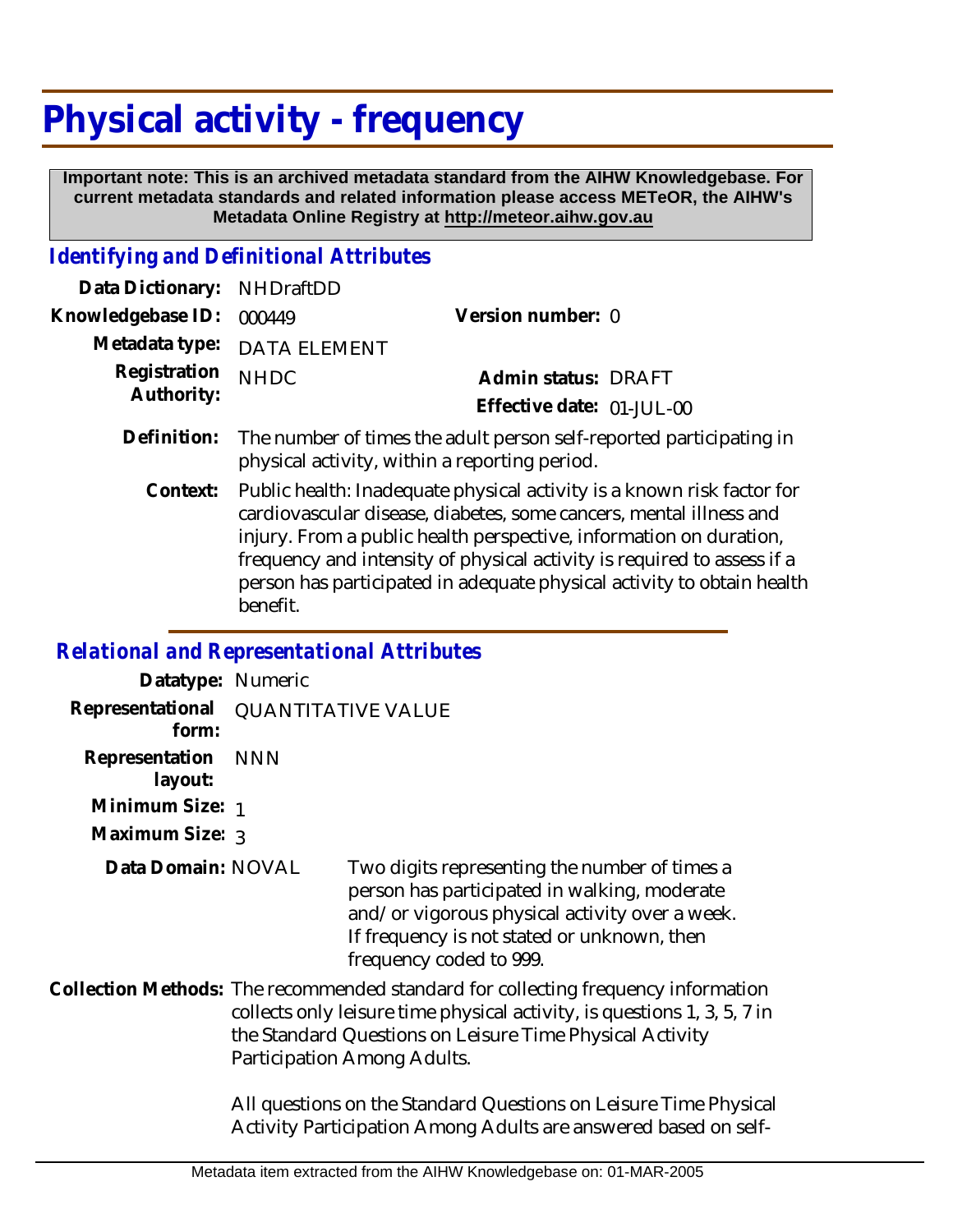report. This questionnaire asks respondents participation in physical activity during the previous week. The Standard Questions on Leisure Time Physical Activity Participation Among Adults are designed for individuals aged 18 years and over.

Currently, there is no Australian instrument that collects occupational physical activity.

The Expert Working Group for the Measurement of Physical Activity are currently developing an instrument suitable for the collection of occupational physical activity.

Related metadata: is used in conjunction with Physical activity version 0 is used in conjunction with Physical activity - context version 0 is used in conjunction with Physical activity - duration version 0 is used in conjunction with Physical activity - intensity version 0 is used in conjunction with Physical activity - type version 0

## *Administrative Attributes*

Source Document: Standard Questions on Leisure Time Physical Activity Participation Among Adults (1999).

> United States Department of Health and Human Services 1996. The Surgeon General's Report on Physical Activity and Health. Washington: US Government Printing Office.

**Source Organisation:** Australian Institute of Health and Welfare (AIHW)

Comments: Where this information is collected by survey and the sample permits, population estimates should be presented by sex and 5 year age groups. Summary statistics may need to be adjusted for age and other relevant variables.

> It is recommended that in surveys of physical activity participation, data on age, sex, other socio-demographic variables and, where it is possible and desirable to do so, that data on knowledge of and attitudes toward physical activity may also be collected.

> International physical activity data collection instruments are currently being developed. Once these methods have been developed and validated they may be appropriate for use in Australian surveys and could be recommended in addition to, or to supersede the currently recommended standard instrument.

It is also recommended that when physical activity is investigated in relation to health, data on other risk factors including